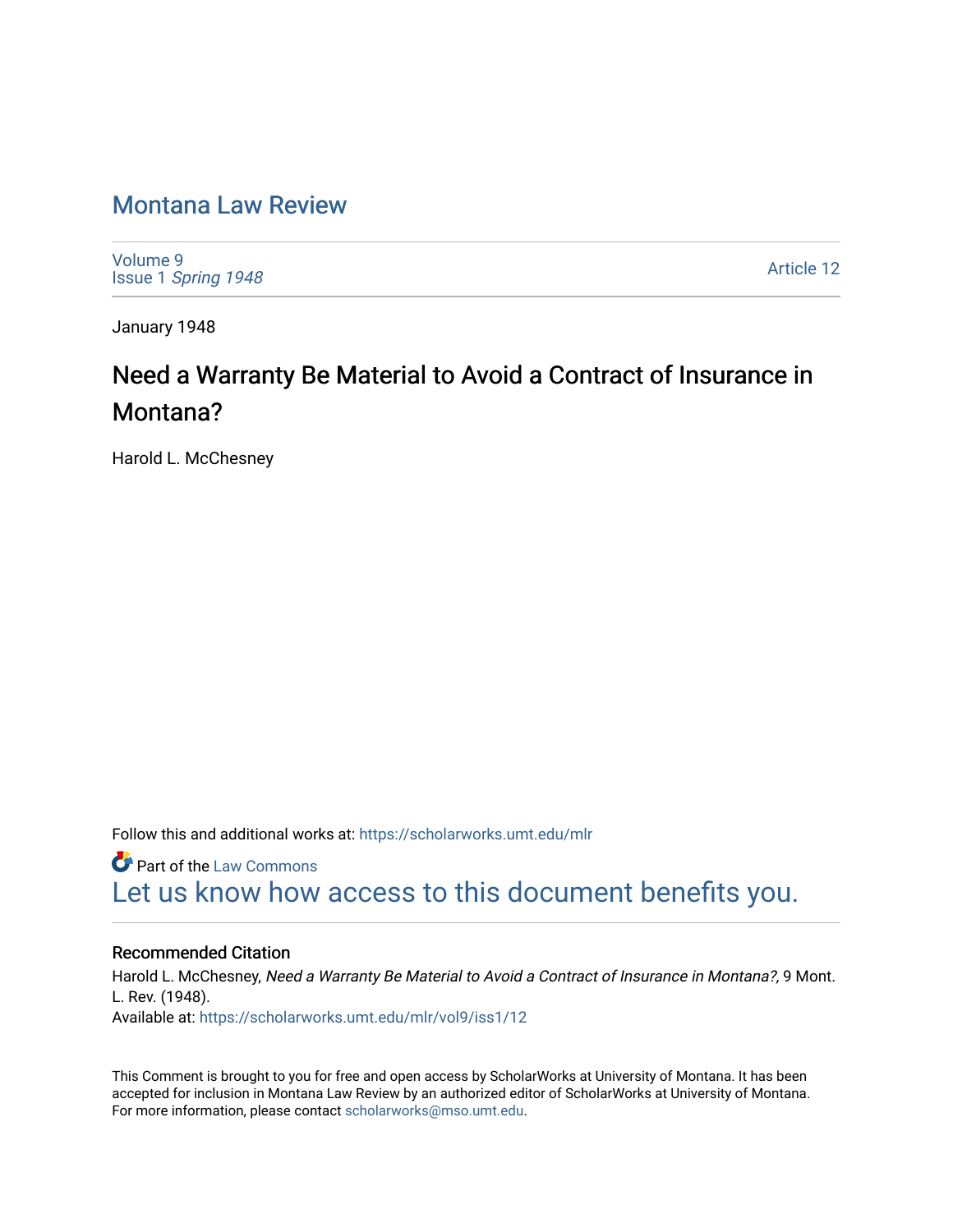# **Need a Warranty Be Material to Avoid a Contract of Insurance in Montana?**

In construing the effect of warranties in marine-insurance contracts, the early English cases held that a breach of warranty avoided the policy even though the warranty related to a matter which might not be material to the risk.<sup>1</sup> A warranty defined the risk, and the parties could stipulate that a statement made by the insured defining the risk should conclusively be presumed to be material.<sup>2</sup>

In *Jeffries v. Economical Mutual Life Insurance Company,3* the insured warranted that he was single when in fact he was married. The Supreme Court of the United States held this was a defense to the insurer, even though married men are better risks. Thus, the Supreme Court of the United States adopted the English rule as applied to marine insurance risks and uncritically applied it to non-marine insurance risks; and state courts did the same thing.<sup>4</sup> It is obvious that the transfer of the English rule to non-marine insurance risks resulted in an unbalanced bargaining situation between insured and insurer with the insurer's superior power of selection and control over the risks. The courts slavishly followed,

"A rule of tight construction devised for astute bargains between equals . . . (and) by the use of the printed forms the insurer narrowly restricted the bargaining about warranties."<sup>5</sup>

The official abrogation of the doctrine which precludes inquiry into the materiality of facts warranted has been accomplished by statute

- <sup>1</sup>Kenyon & Another v. Berthon (1778), **I** Doug K.B. 12, 99 E.R. **10.** The warranty was, "In Port 20th.of July, 1776.' The ship was proven to have sailed the 18th. Lord Mansfield held this was a warranty and though the difference of two days might not make any material difference in the risk, yet the underwriter was not liable.
- <sup>2</sup> DeHahn v. Hartley **(1786) 1** Term R 343, 14 Engl. Rul. Cos. **171;** Baring v. Clagett **(1802) 3** Bos & P. 201.
- **3(1874), 89 U. S. 47,** 22 L. **Ed. 833.**
- <sup>4</sup> Duncan v. Sun River Fire Insurance **(1831) 6** Wend. 488, 22 Am. Dec. **539;** Fitch v. Amer. Popular Life Ins. Co. **(1875) 59 N.** Y. **557, 17** Am. Rep. **372.**
- 6Patterson, **Warranties in Insurance Law,** 34 **COLUM.** L. REV. **595** (1934).

 $^{\circ}80$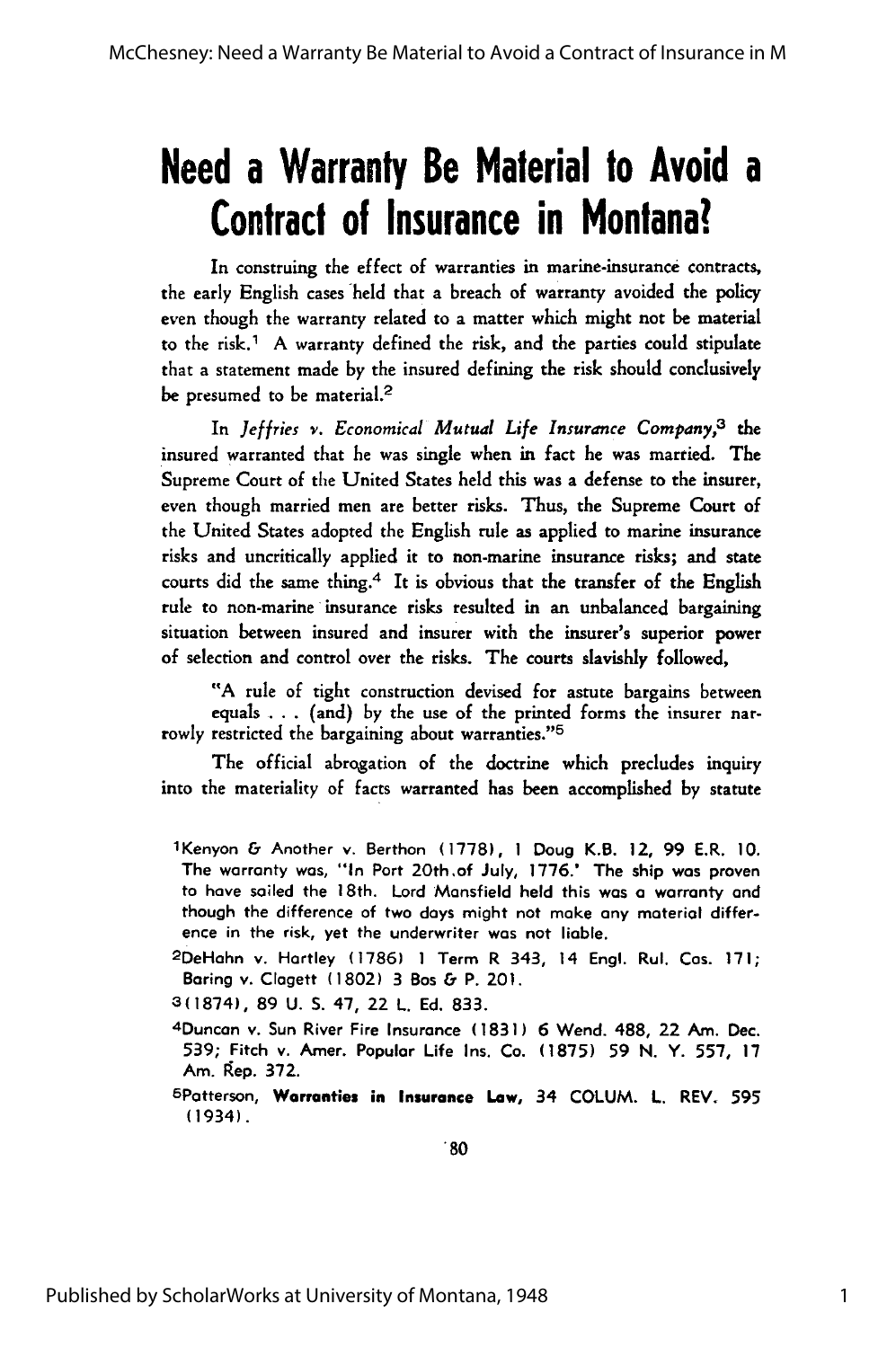facts unless those facts are material to the risk.7 Statutes of this character are valid,<sup>8</sup> and generally are liberally construed in favor of the insured to preclude forfeiture for breach of a warranty which relates to an **im**material matter.9

- **64** COUCH, CYCLOPEDIA OF INSURANCE LAW (1929), 6820a-820rr" **pp. 2628-2666. A** number of statutes hove been drafted in such general terms that they would seem to **apply** to every kind of insurance, e.g., Neb. **Camp.** Stat. **1922, &7787** as set out and discussed in Muhlbach v. **Ill.** B. Life Assn. **(1922) 108** Neb. 146, **187** N.W. **787.** The statutes of most of the states **apply** to life policies either specifically or **by** implication. e.g., Easton **D.** P. Dye Works v. Travelers Ins. Co. **(1923)** 234 **N.** Y. 441, **138 N.E.** 401 (Construing **N.** Y. Ins. Laws **1906, 581).** Some state statutes relate to health and occident policies, e.g., Conn. Pub. Laws **1913-1915, p.** 1849, **Chap. 223;** others to life and health, e.g., Makos v. Banker **A.** Ins. Co. **(1921)** (Mo. **App.)** 234 S.W. **369,** construing Mo. Rev. Stat. **1919,** 66142; and still others to life and accident policies, e.g., Security L. Ins. Co. v. Schwartz **(1922)** 221 Mich. Pub. Acts **1917, p. 607, &17.** Fire insurance policies are within the meaning and application of many statutes, e.g., Albert v. Mutual L. Ins. Co. **(1898)** 122 **N. C. 927,** 65 Am. St. Rep. **693,** (Construing **N. C.** Act March 4, **1893.)** Fidelity insurance has also been held to be within the purview of some statutes, e.g., Kentucky, Minnesota, and Oklahoma statutes have been held to **apply** to applications' for fidelity insurance.
- <sup>7</sup> Metropolitan L. Ins. Co. v. Goodman, (1914) **10** Ala **App.** 446, 65 So. 449; Mutual L. Ins. Co. v. Mandelbaum **(1922) 207 Ala.** 234, **92** So. 440, **29** A.L.R. 649.
- 8 Brotherhood of American Yeomen v. Manz, **(1922) 23** Ariz. **610, 206** P. 403. Such statutes **are** generally considered as being within the states' police power and not contrary to public policy, e.g., John Harcock M. L. Ins Co. v. Warren **(1901) 181 U. S. 73,** 21 **S.** Ct. 535, 45 L. **Ed. 765,** affirming Ohio Ins. St.
- <sup>9</sup> Metro. L. Ins. Co. v. Goodman, (1914) **10 Ala. App.** 446, 65 **So.** 449. However, some courts have failed to take into account the legislative intent and have instead adhered to the rule precluding inquiry into the materiality of **a** warranted fact, 4 **COUCH( CYCLOPEDIA** OF **INSUR-ANCE** LAW **(1929),** &820a-820rr, **pp. 2628-2666 and COUCH, CUMULATIVE SUPPLEMENT** (1945) &820a-820rr. As **a** general rule, the statute supersedes any conflicting contract provisions which expressly make the answers in an application **a** part of the insurance contract and material, e.g., Fidelity M. L. Association v. Ficklin, **(1897)** 74 **Md. 185, 23 A. 197.**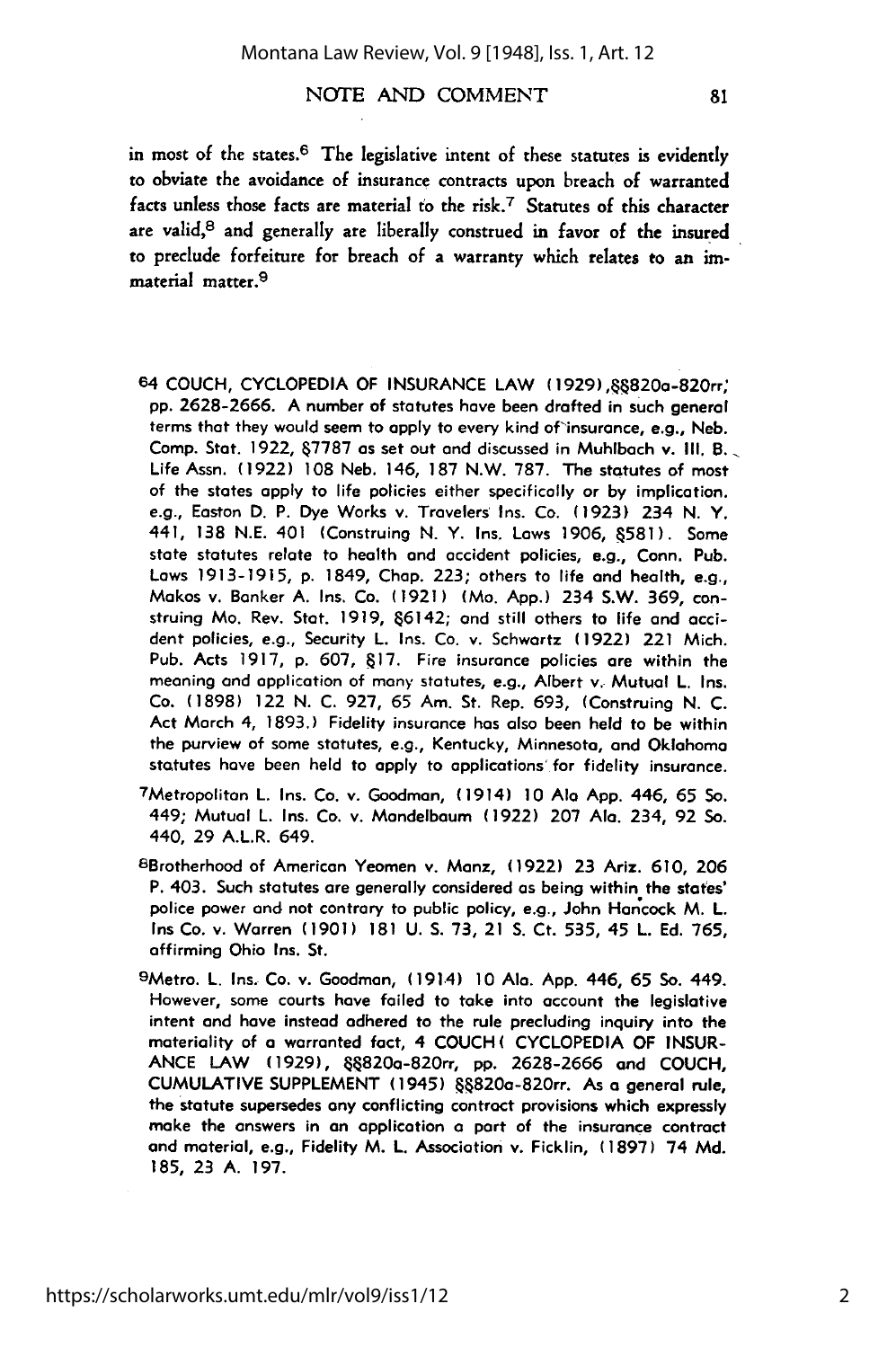82

MONTANA LAW REVIEW

#### THE STATUTES IN MONTANA AND CALIFORNIA

Montana and California early enacted statutes dealing with warranties. 10 The first section to mention materiality, R.C.M. 1935, Section 8126, sets out the elements of a warranty as to the future, or a promissory warranty. <sup>1</sup>**1** It is provided, "A statement in a policy which imports that it is intended to do or not to do a thing which materially affects the risk, is a warranty that such an act or omission shall take place." R.C.M. 1935, Section 8128 further provides, "The violation of a material warranty or other material provision of a policy, on the part of either party thereto, entitles the other to rescind."<sup>12</sup> Here, materiality seems to be extended to all types of warranties. But some qualification of this seems contemplated by R.C.M. 1935, Section 8129, which provides, "A policy may declare that a violation of specified provisions shall avoid it, otherwise the breach of an immaterial provision does not avoid the policy."<sup>13</sup> Do these statutes require that a warranty must be material in order that its breach avoid the policy? Certainly the mere reading of the statutes leaves one confused; and the matter has not been clarified by the decisions in Montana and California.

#### MONTANA DECISIONS

In Collins *v. Metropolitan Life Insurance Co.,14* the insured sought to recover upon a life insurance policy, in which had been incorporated the application stating that he was not in any way "connected" with the liquor business. The policy provided that it was to be void if any statement in the application was not true. The Montana Supreme Court found that

- 1oR.C.M. **1935,** 888121 through **8130** (Enacted **1895)** and Cal. Civil Code, **1920, &&2603** through **2612** (Enacted **1872)** provide the same in each respective section. In order to clarify discussion of the statutes as interpreted **by** the California courts, Montana code numbers, as they appear in R.C.M. **1935, &&8121** through **8130,** will be substituted for respective California code numbers in the body of this comment. R.C.M. 1935, &8121 provides: "A warranty is either express or implied," and<br>R.C.M. 1935, &8122 provides: 'No particular form of words is necessary<br>to create a warranty.' Further, R.C.M. 1935, &8123 provides, in effect, that every express warranty must be contained in the policy itself or incorporated therein **by** reference.
- 11 Courts generally distinguish between affirmative and promissory warranties. Generally, an affirmative warranty asserts an existing fact or condition or **a** denial of its existence; whereas, **a** promissory warranty is one in which the insured undertakes that some particular thing shall or shall not be done or that some condition shall be fulfilled. See 4 **COUCH CYCLOPEDIA** OF **INSURANCE** LAW **(1929), &858,** at **p. 2823.**

**12 Cal.** Civil Code, 1920, **\$2610.**

13Cal. Civil Code, **1920, 82611.**

14(1905) 32 Mont. **329, 80** P. **609, 108** Am. St. Rep. **58.**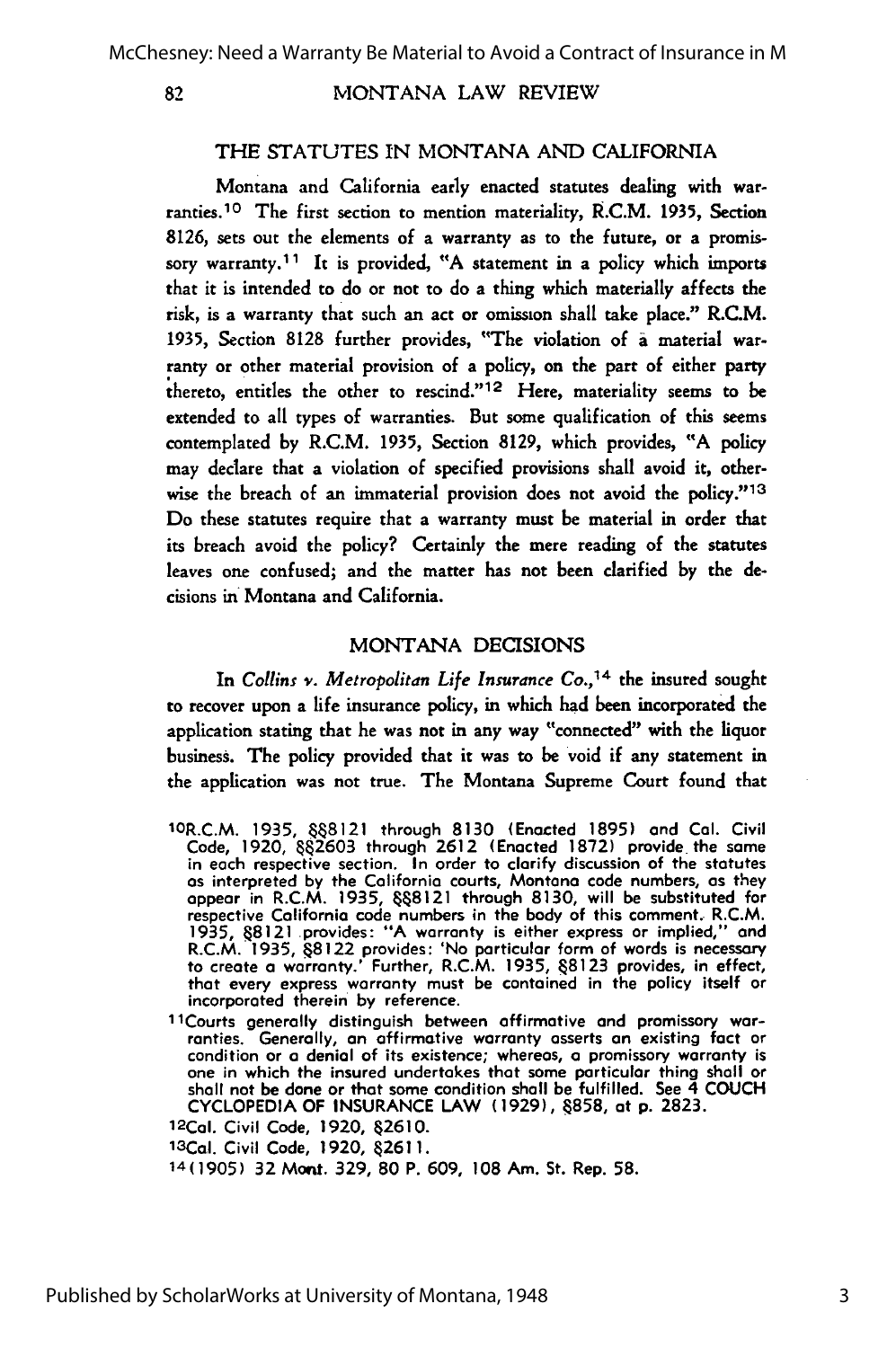"undoubtedly sustain the view that it makes no difference whether the particular representation is material to the risk or not, **. . .** The question of materiality is settled and determined by the stipulations of the contract, and their truth or falsity made determinative of the rights of the parties."

In *Pelican v. Mutual Life Insurance Co.,15* it appears that the insured stated in his application for life insurance that he had not suffered from tuberculosis; and the policy provided that all statements made by the insured were to be deemed representations and not warranties. The insured died of acute pulmonary tuberculosis about nine months after receipt of the policy. The court held that the statements were to be construed as representations and not warranties. 16 However, the court said in regard to a warranty,

"The general rule is that a warranty must be a part and parcel of the contract, made so by express agreement of the parties upon the face of the policy . . . It need not be actually material to the risk; its falsity will bar recovery by the express stipulation the statement is warranted to be true and thus is made material."

In *Mandoli v. National Council of Knights and Ladies of Security,17* it appears that the insured made statements in an application for life insurance that she had not consulted or received treatment from a doctor within five years previous to making the application for insurance and the insured agreed that the statements in the application constituted warranties. Evidence revealed that the insured had been treated for certain minor ailments within the five years. The Montana Supreme Court, in giving judgment for the insurer because of falsity of statements warranted to be true, quoted the general rule advanced in *Pelican v. Mutual Life Insurance Co.<sup>18</sup>*

**16(1911)** 44 Mont. **277,** 288, 199 P. 778.

16The courts will always determine whether **a** representation is material. The general test of materiality is "whether the insurer would have regarded the fact or matter communicated, as substantially increasing chances of loss insured against so as to bring about a rejection of the risk or charging of an increased premium." See **29** Amer. Juris. 424, 4525. Penn. Mut. L. Ins. Co. v. Mechanics Saving Bank **&** T. Co., **(C.C.A.** 6th) 74 F. 413, **73** F. **653,** and **38** L.R.A. **33,** is cited.

1T(1920) **58** Mont. **671,** 194 P. 493.

18(1911) 44 Mont. 277, 288, 199 P. 778.

83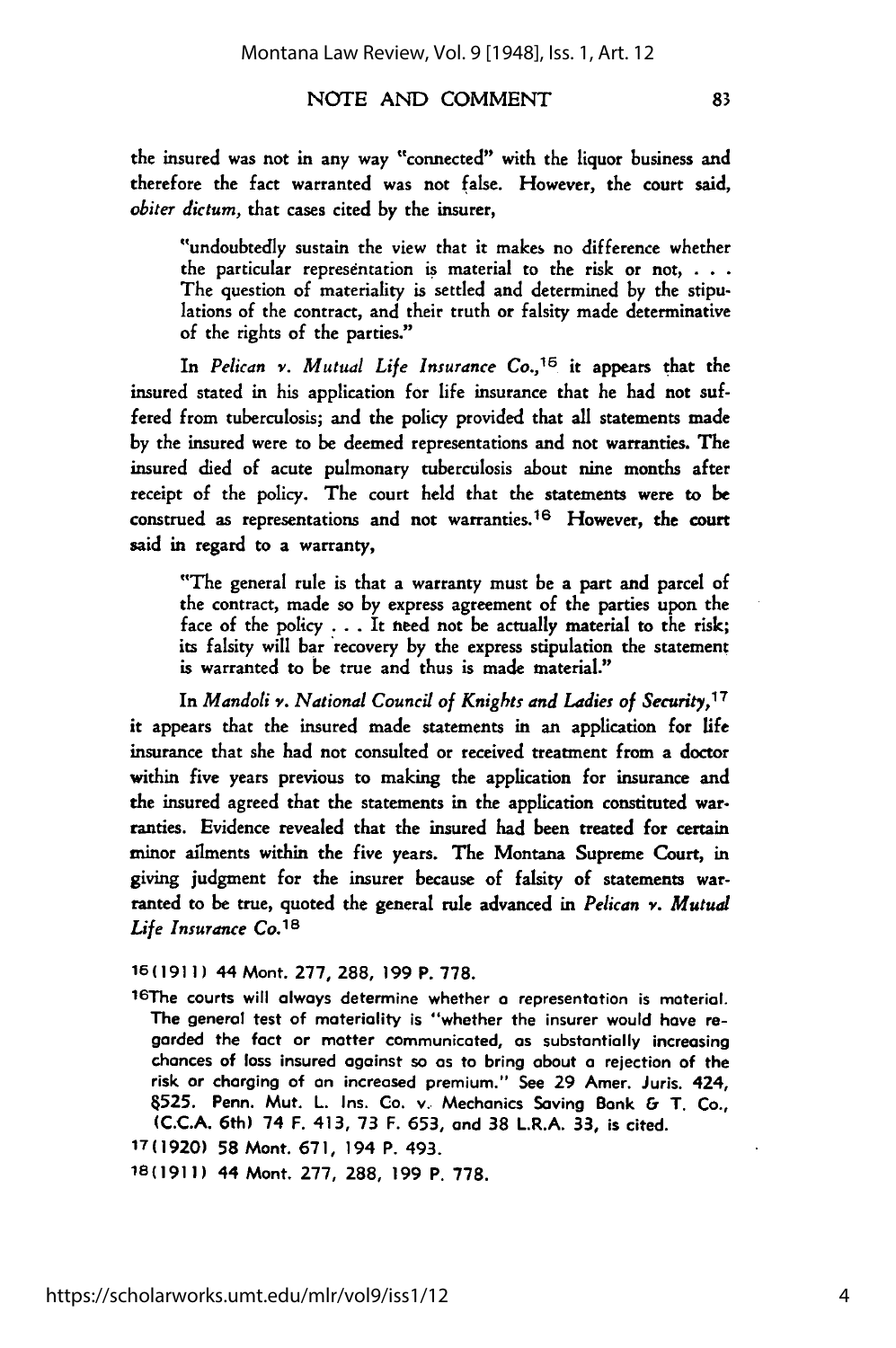84

MONTANA LAW REVIEW

In view of the dicta in these cases, it would seem that the insurer may avoid a policy upon breach of an affirmative warranty which is immaterial; but these cases made no reference to the statutory provisions.<sup>19</sup>

*Weyh et al v.* California Insurance Co.,20 is the first case which interprets the warranty sections of R.C.M. 1935 as applied to affirmative warranties. It appears that insured bought an automobile from an automobile dealer who assigned the contract of conditional sale to a commercial credit company. The latter secured a policy of insurance with the defendant insurance company. The policy stated that the age of the car was "warranted" by the insured. The car was a 1926 model, rather than a 1927 model as was stated in the policy. The court held the warranty was material to the risk involved since the age affected the premium rate.<sup>21</sup> The plaintiff had contended, however, that "merely calling statements warranties does not make them such"; and that the clause of the policy rendering it void for misrepresentation of *material facts,* coupled with the fact that the policy did not specifically designate the provisions which would render it invalid, brought the policy within the rule respecting representations. The plaintiff cited R.C.M. 1935, Section 8129,22 to **up**hold this contention. In answer, the court said this section "clearly refers to provisions in a policy other than warranties" and that R.C.M. 1935, Section 8125,<sup>23</sup> dealing with an express warranty, and R.C.M. 1935, Section 8130,<sup>24</sup> which states that "a breach of warranty  $\dots$  in its inception prevents the policy from attaching to the risk," were controlling. In effect, the court said that materiality is not important if a policy states that it is subject to warranties therein contained and that it shall be void if any of them are violated by the assured.

The court's interpretation of R.C.M. 1935, Section 8129 would seem to leave the situation in a more confused state than existed prior to the court's decision. But it does appear that the Montana Supreme Court has not abrogated the distinction between representations and warranties, and, where there is false affirmative warranty, the Montana court will not look to the materiality of the fact warranted but will consider the contract of insurance voidable.

19R.C.M. **1935, 68121** through **8130.** 20 **(1931) 89** Mont. **298, 296** P. **1030.** 21The court cited **HUDDY ON AUTOMOBILES** (8th **Ed.) p. 1139** and BERRY+ON **AUTOMOBILES, p. 1570. 22CaI.** Civil Code, **1920, .2611. 23Col.** Civil Code, **1920; \$2607.** 2 4Col. Civil Code, **1920,** 42612.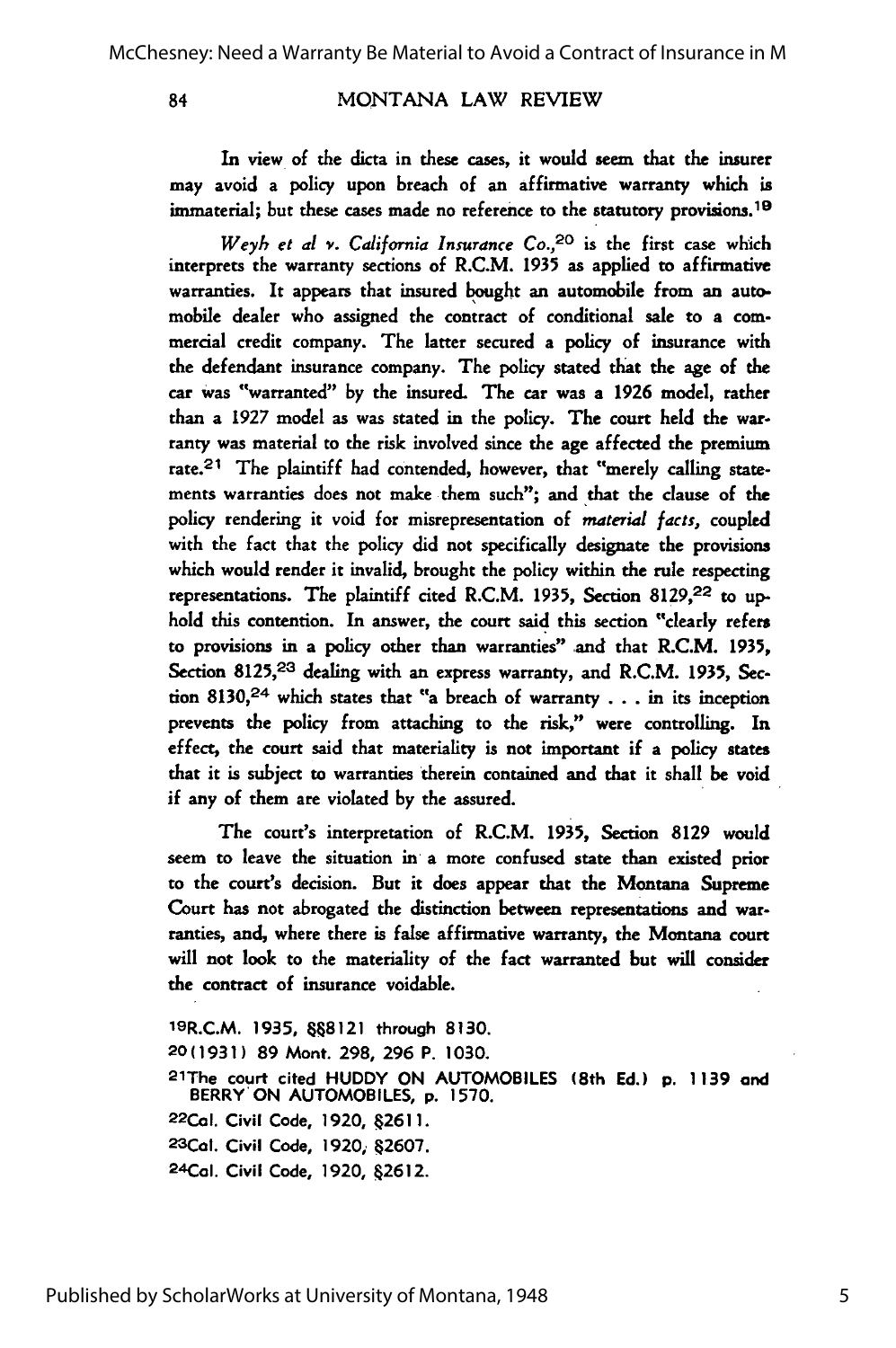#### CALIFORNIA DECISIONS

How have the California courts interpreted the same statutes? In Solomon v. Federal *Insurance Co.,25* a fire insurance policy was issued covering the insured's car. The policy stated that it was to be null and void if any warranty was breached. The court held a misdescription of the age of the car to be

"such a material misdescription of the thing insured as to constitute a breach of express warranty provided for in" **. . .** R.C.M. **1935,** Section **8125.**

It was said further,

"If the misdescription of the auto amounts to a breach of warranty, this clause in the policy taken in connection with **...** (R.C.M. **1935,** Section **8129)** of the civil code, precludes any consideration of the materiality of the breach."

Again, in *Wilkinson v. Standard Accident Isurance Company of Detroit,26* the court gaid, *obiter dictum,*

**"An** agreement between insurer and insured that the falsity of any statement in an application for insurance will avoid the policy is binding, regardless of the materiality of the statement."

In *Bennett v. Northwestern National Insurance Company,27* an insurance policy covering fire and theft of a car was issued containing a warranty clause that statements of certain facts in the policy were warranted to be true. The court said,

"It is the general rule that an affirmative warranty is in the nature of a condition precedent to the validity of the policy, and, if broken in its inception, the policy never attaches to the risk which it purports to cover .. . without regard to the materiality of the facts warranted."

Thus the California court seemed to hold that materiality is not important when dealing with an affirmative warranty.

*Victoria S. S. Co. v. Western Assurance Co. of Toronto28* involved an agreement whereby the amount of money the insured would earn by carrying a load of lumber was insured. The premium rate was fixed at a certain percentage of the freight to be charged. The assured agreed to declare the amount of the risk, i.e., the amount of lumber shipped,

**26(1917)** 176 **Cal. 133, 167** P. 859. **26(1919) 180 Cal. 252, 180** P. 607. **27(1927)** 84 **Cal. App. 130, 257** P. **586.** 28(1914) **167** Cal. **App.130, 257** P. **586.**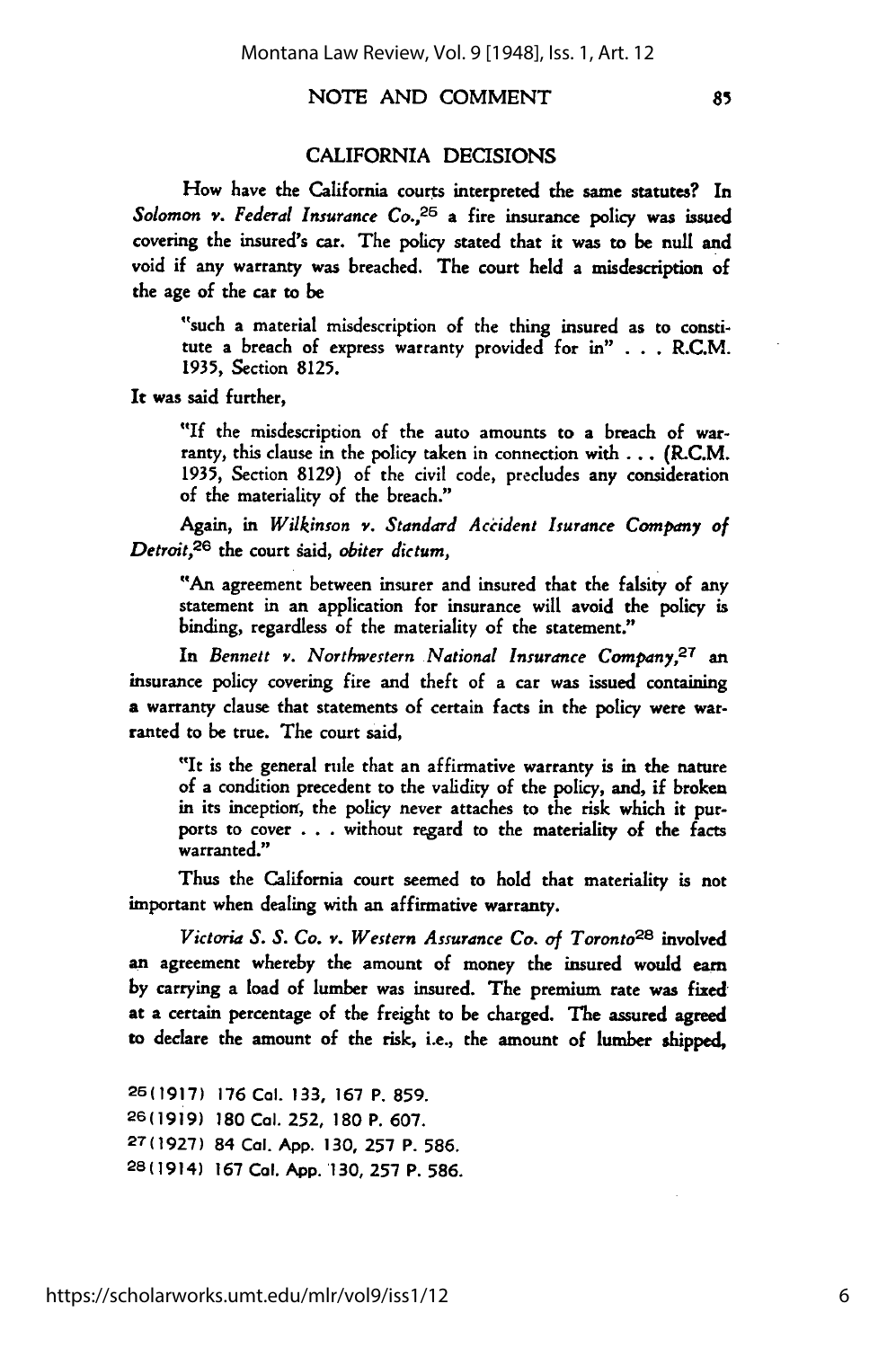#### MONTANA LAW REVIEW

86

when it became known to him. The ship burned while being loaded. The court held that the failure to declare the amount of the risk as it became known was not an act which materially affected the risk since such a declaration could not change the amount of the premium or the liability of the insurer in case of loss. The court construed Sections 8126,29 8128,30 and 812931 together in saying that,

"under these provisions no right to avoid or rescind a subsisting policy occurs from the violation of any provision thereof, whether technically a warranty or not, unless such provision is material, except in such cases where the policy itself declares that such breach shall avoid it."

In answer to the defendant's contention that Sections 8126 and 8128 were applicable only to implied warranties and that the violation of an express warranty avoids the policy regardless of materiality,  $32$  the court said,

"Under section . . **.** (8126) a warranty, whether express or implied is deemed to be material only when it is to do or not to do a thing which materially affects the risk."

But in this case, the court was construing the effect of a promissory warranty as distinct from an affirmative warranty. 33 The case may **be** declaratory of a principle that a breach of immaterial provisions in a policy will avoid it only if the policy *specifically* provides for such avodiance upon breach thereof.<sup>34</sup> But it is not clear that the California court would consider materiality important when dealing with an affirmative warranty, although the California court, unlike the Montana Supreme Court, does seem to take the position that R.C.M. 1935, Section 8129 applies to warranty.

2 9 Cal. Civil Code, **1920,** 2608. **<sup>3</sup> OCal.** Civil Code, **1920, &2610.**

- **31Cal.** Civil Code, **1920, &2611.** 3 2Generally, implied warranties have been restricted to marine insurance policies, i.e., implied warranty as to seaworthiness. See 4 **COUCH, CYCLOPEDIA** OF **INSURANCE** LAWS **(1929) &858, p. 2822.** 3 3 Gise v. Fidelity & Cos. Co. of N. Y. **(1922) 188 Cal.** 429, **206** P. 624,
- 22 A.L.R. 1476, involved **a** warranty that no person would be employed **by** the assured in violation of law. The court held since employment of persons under legal age **materially affected the risk,** breach would allow
- the insurer to avoid the policy.<br>
34Everett v. Standard A. Ins. Co. (1920) 45 Cal. App. 332, 187 P. 996,<br>
involved an accident insurance policy. The policy stated, "Full compliance of the insured **. . .** with **all** provisions of this policy is a condition precedent to recovery hereunder **. . ."** The court recognized this language to be in the nature of a promissory warranty but said it fell short of **a** declaration **". . .** that **a** violation of specified provisions shall avoid.it," as provided in **68129 (Cal.** Civil Code, **1920, 62611).**